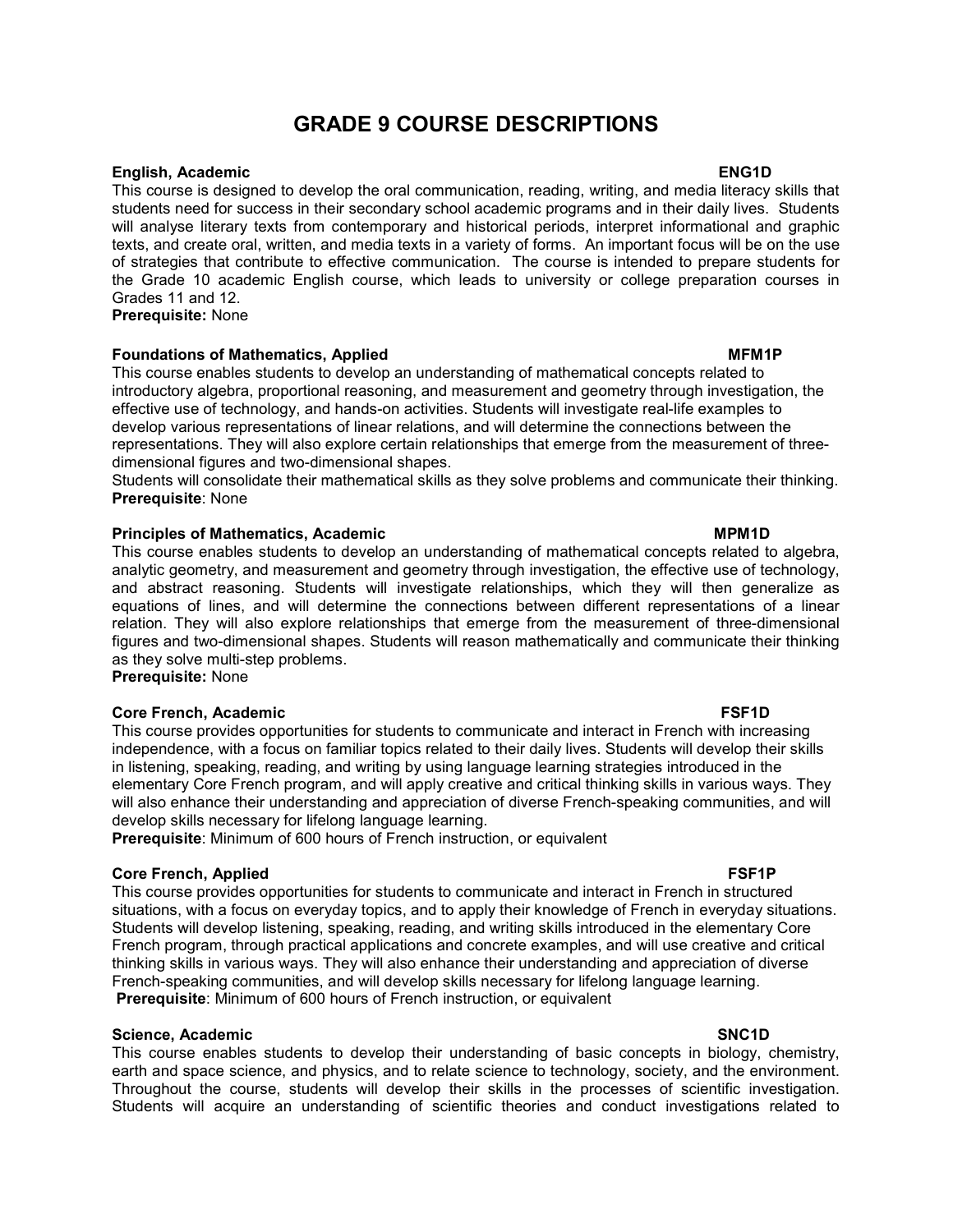sustainable ecosystems; atomic and molecular structures and the properties of elements and compounds; the study of the universe and its properties and components; and the principles of electricity. Prerequisite: None

### Information and Communication Technology in Business, Open BTT10

This course introduces students to information and communication technology in a business environment and builds a foundation of digital literacy skills necessary for success in a technologically driven society. Students will develop word processing, spreadsheet, database, desktop publishing, presentation software, and website design skills. Throughout the course, there is an emphasis on digital literacy, effective electronic research and communication skills, and current issues related to the impact of information and communication technology.

Prerequisite: None

### Issues in Canadian Geography, Academic CGC1D CGC1D

This course examines interrelationships within and between Canada's natural and human systems and how these systems interconnect with those in other parts of the world. Students will explore environmental, economic, and social geographic issues relating to topics such as transportation options, energy choices, and urban development. Students will apply the concepts of geographic thinking and the geographic inquiry process, including spatial technologies, to investigate various geographic issues and to develop possible approaches for making Canada a more sustainable place in which to live. Prerequisite: None

### Grade 9, Healthy Active Living Education, Open **PRIMIC 2018** PPL1O

This course equips students with the knowledge and skills they need to make healthy choices now and lead healthy, active lives in the future. Through participation in a wide range of physical activities, students develop knowledge and skills related to movement competence and personal fitness that provide a foundation for active living. Students also acquire an understanding of the factors and skills that contribute to healthy development and learn how their own well-being is affected by, and affects, the world around them. Students build their sense of self, learn to interact positively with others, and develop their ability to think critically and creatively.

Prerequisite: None

## Visual Arts, Open AVI1O

This course is exploratory in nature, offering an overview of visual arts as a foundation for further study. Students will become familiar with the elements and principles of design and the expressive qualities of various materials by using a range of media, processes, techniques, and styles. Students will use the creative and critical analysis processes and will interpret art within a personal, contemporary, and historical context.

Material fee - \$20 Prerequisite: None

### Music, Open AMU1O

This course emphasizes the creation and performance of music at a level consistent with previous experience and is aimed at developing technique, sensitivity, and imagination. Students will develop musical literacy skills by using the creative and critical analysis processes in composition, performance, and a range of reflective and analytical activities. Students will develop an understanding of the conventions and elements of music and of safe practices related to music, and will develop a variety of skills transferable to other areas of their life.

Prerequisite: None

## Religious Studies (Locally Developed Course: 0.50 credit) The MRE13

This course is primarily an overview of the New Testament. The New Testament is a continuation of the revelation of Jesus Christ from the Old Testament. In the Old Testament, God promised to redeem mankind from the curse of sin and the fall began in Adam. Jesus Christ, the last Adam (1 Corinthians 15:45), came to reverse the curse upon creation and bring salvation to a lost humanity. Thus, the New Testament completes God's message to man as it focuses on the coming of Christ and is worthy of our